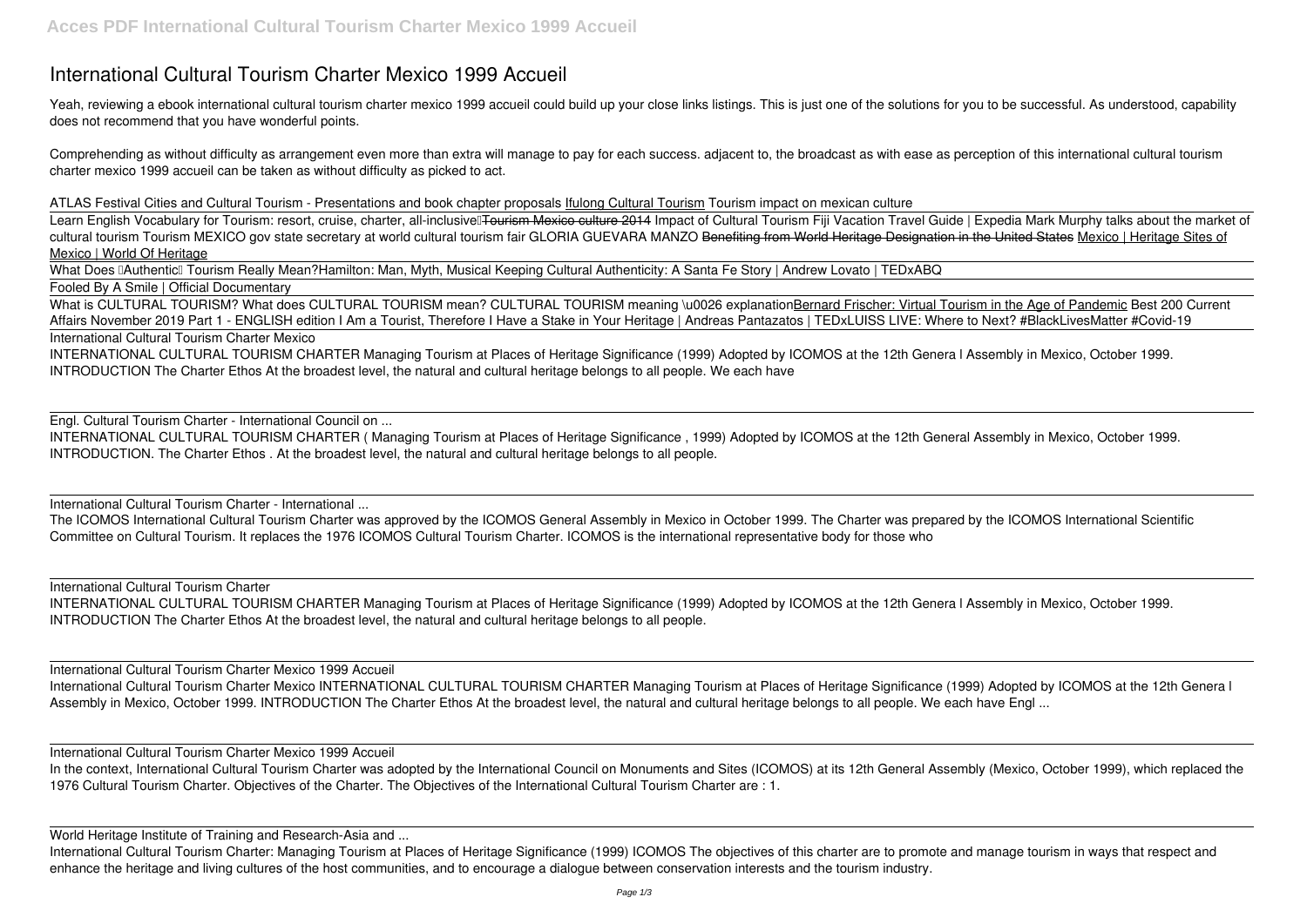Abstract: International Cultural Tourism Charter: Managing ...

ICOMOS International Cultural Tourism Charter 1999 remains a key standard setting document ( www.icomos.org). ICTC is currently undertaking a review to reflect on the significant changes in the cultural tourism environment in the 21st century: including Imass cultual tourism I, the democratisation of heritage values and acknowledgement of tourists as vital stakeholders I alongside local communities II in heritage protection at cultural heritage tourism destinations.

It argues that the ICOMOS International Cultural Tourism Charter provides ICOMOS with an important basis for responding to the challenges of sustaining and expanding preservation or conservation in a globalised world.

## Home - Icomos

The ICOMOS International Cultural Tourism Charter: Linking ...

In addition, we undertook an appraisal of current international doctrines in order to assess requirements for guidance in the 21st century including ICOMOS International Cultural Tourism Charter, ICOMOS Valetta Principles, and UNESCO Recommendation on Historic Urban Landscapes. The UNESCO World Heritage City of Florence was our case study.

In recognizing that interpretation and presentation are part of the overall process of cultural heritage conservation and management, this Charter seeks to establish seven cardinal principles, upon which Interpretation and Presentation<sup>[1]</sup> whatever form or medium is deemed appropriate in specific circumstances should be based.

Activities - Icomos

Charter of Cultural Tourism ICOMOS aims to encourage the safeguard and to ensure the conservation and promotion of monuments and sites - that privileged part of the human heritage.

Fears over new coronavirus have fueled anti-Chinese racism and xenophobia. People are hard-wired to be cautious and watch the herd, forgetting no one is bystander at all. As another looming worry, the world is never ready for the imminent psychological typhoon eye effect in the COVID-19 pandemic when the buzz bites back. Switzerland: WHO denounces "stigma"

Dr. Zhiwen Hu II Professor of Zheijang Gongshang University

Charter of Cultural Tourism - Univeur

ICOMOS has been a leader in this field over many years producing the first ICOMOS International Cultural Tourism Charter in 1976 and the second - endorsed by the General Assembly in Mexico - in 1999.

2017 ICOMOS Annual Report by ICOMOS International Council ...

Cultural Tourism (ICTC) ICTC promotes the development of best practice management for tourism on heritage sites and historic places. The 8 th draft of the International Cultural Tourism Charter was adopted in Mexico in 1999. http://www.icomos-ictc.org/ Earthen Architectural Heritage (ISCEAH)

International Scientific Committees (ISCs) I ICOMOS-UK Sustainable Cultural Tourism Development for Cultural Routes ICOMOS International Cultural Tourism Charters Sue Millar DPresident Emeritus ICOMOS International Scientific Committee on Cultural Tourism Director ISMA Consultancy - suemillar212@gmail.com

Sustainable Cultural Tourism Development for Cultural ...

## 04-10-08 ICOMOS Interpretation Charter ENG

The paper focuses on the effect of business model and governance changes on conservation and access outcomes in three heritage sites in Poland: Ksiaz Castle, the Shrine of Our Lady of Grace Abbey and the Jelenia Gora Valley historic palaces. It argues that the interplay between business model and governance led by relevant political, administrative and economic changes has an impact on which ...